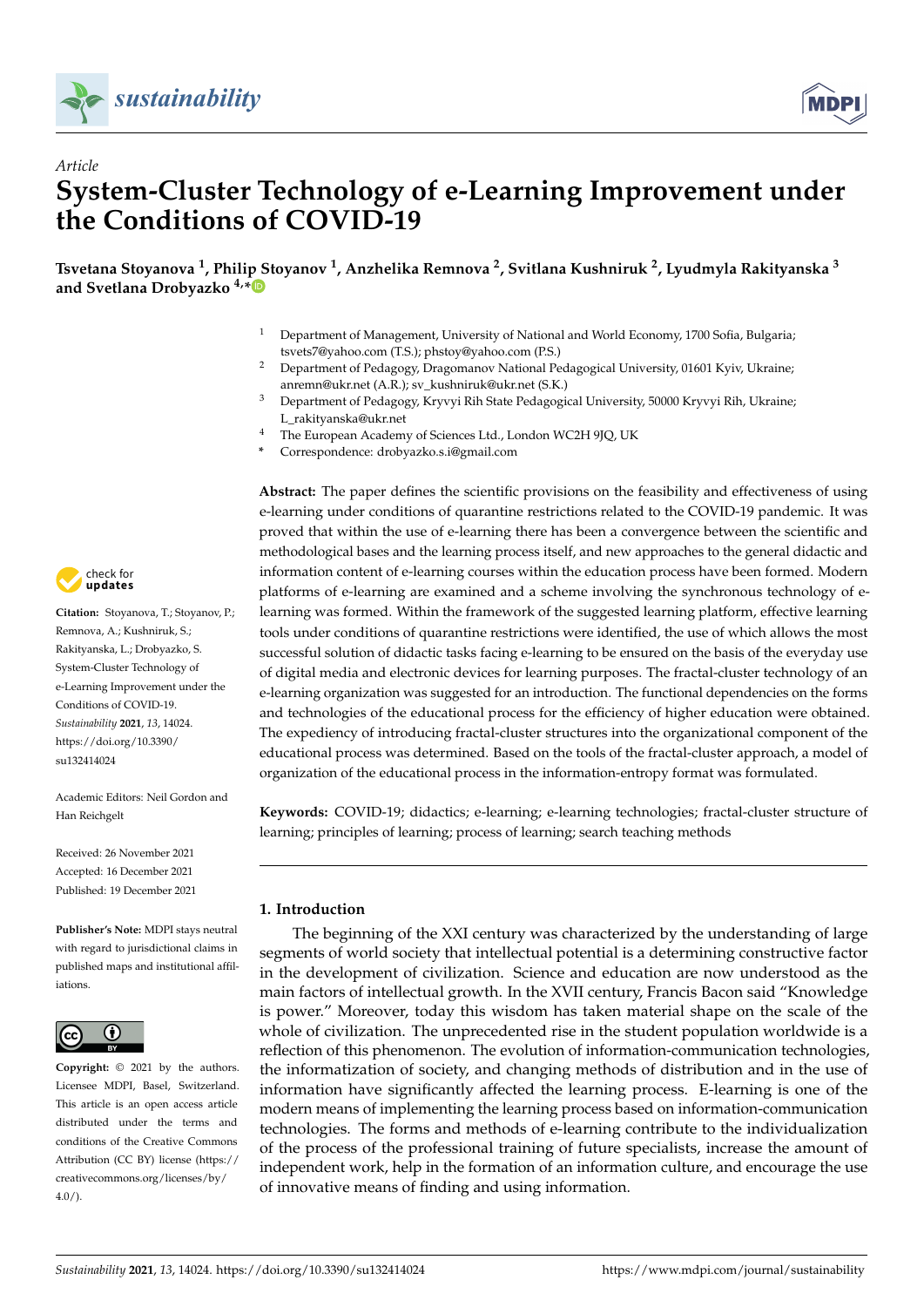According to the data from UNESCO, professional success is impossible without education in the XXI century (UNESCO 2020). Furthermore, a person must replenish his/her professional knowledge throughout life. For a serious professional advancement of a specialist, he or she will obviously need to obtain several higher education qualifications. Nonetheless, not to mention the current economic situation worldwide, which has significantly worsened during the COVID-19 pandemic, even the most developed countries are unable to solve the problem of increasing the population with a higher education by increasing special purpose funding for crisis programs in the field of education. On the whole, there are two main ways of solving this problem: (1) increase the number of education establishments (extensive way); or (2) develop innovative educational technologies that allow an increase in both the number of educational institutions of a new type (virtual institutions, Internet universities) and the contingent of students for individual programs. Extensive growth is economically less attractive than intensive growth, and, therefore, distance learning emerges as the most promising technology among the whole range of innovative technologies in terms of the fastest solution for the global problem of improving the educational level of the population under conditions of the growing COVID-19 pandemic.

It is known that education has three main tasks: (1) the transfer of the cultural code to the next generation; (2) the transfer of professional standards; (3) the education of the elite that will manage the development of society in the next period. It should be noted that distance learning, first of all, solves the second task, i.e., the transfer of professional standards to the new generation and the retraining of specialists, and provides an opportunity to obtain a second higher education and a special education in any place worldwide within a short time at affordable prices without the breach of the quarantine restrictions of a specific country.

The concepts of adaptive learning, personalization of learning, and an individual trajectory of learning have recently been widely discussed in the fields of distance, mixed, and electronic learning. These concepts are not new, but in traditional formal learning they are quite difficult to implement. At the same time, distance learning can make both the content itself and the course structure and learning trajectory dynamic. The dynamism of content at the micro level can be expressed in the dynamics of the course element fractals that can be used. This may be of interest in terms of the communicative interaction of participants in the learning process, but not in terms of personalization. It seems that the dynamics of the content at the macro level are much more useful, i.e., the individualization of the structure of the course, the adaptability of its structural elements, and the dynamic formation of an individual learning trajectory from individual elements of the course. To do this, the course requires "normalization", i.e., decomposition into individual micro elements (fractals and clusters) combined into a single network structure, which is the basis of learning. At the same time, some elements of the course are static, but each end user receives an individual course that is dynamically built just for him.

### **2. Literature Review**

In the scientific works of a number of authors  $[1,2]$  $[1,2]$  it has been pointed out that distance education is an effective educational system in the field of pedagogical innovation. Based on this, the issue of the didactic principles of the organization of the educational process within distance education has been formed [\[3\]](#page-13-2). Furthermore, the experimental studies presented in the works of the authors of [\[4](#page-13-3)[–6\]](#page-13-4), which are conducted in the field of distance learning, have shown that designed distance learning has to implement both the respective principles of didactics and its own specific principles to the fullest extent. According to Moore and Kearsley [\[7\]](#page-13-5) and Owens et al. [\[8\]](#page-14-0), distance learning is a synthetic, integrated, and humanitarian form of learning based on the application of a wide range of traditional and new information technologies and their technical tools, which are used for the delivery of educational material, its independent study, and the organization of a dialogue between a teacher and his students when the process of education is noncritical to their location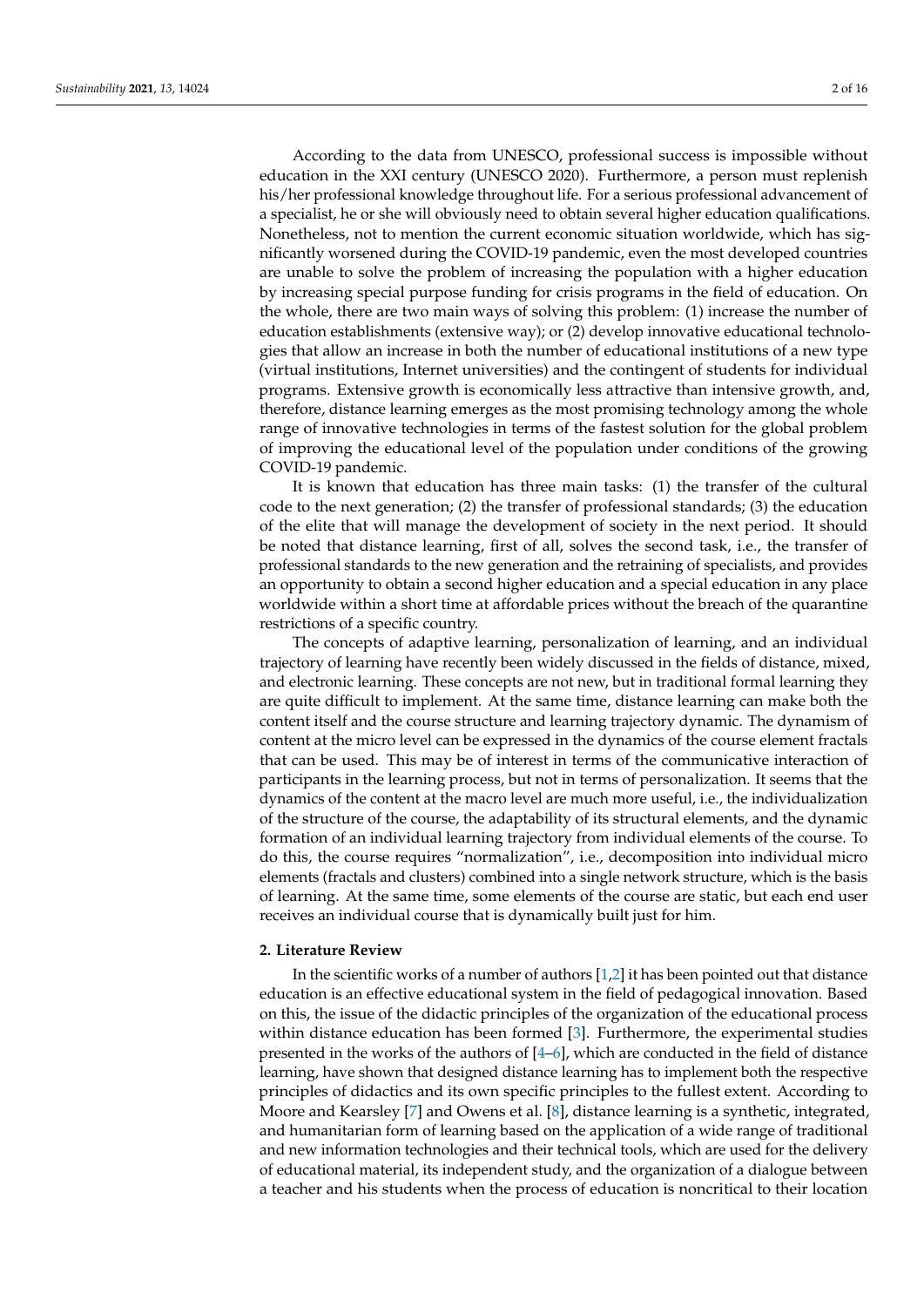in time and space as well as to a specific educational institution. Distance education should be based on a system didactic design [\[9,](#page-14-1)[10\]](#page-14-2). The system didactic design covers the entire structure of the learning process, including such aspects as: (a) an analysis of the educational material, what is being taught/learned; (b) a definition of the teaching/learning structure; (c) the testing and reviewing of the designed learning methods; (d) an evaluation of the results—whether the planned learning has actually taken place.

First of all, it should be noted that distance learning is an innovative learning technology. This is critically mentioned in the works of the authors of [\[11–](#page-14-3)[13\]](#page-14-4). Furthermore, it is also noted that "innovative learning" is a process and result of such learning and educational activity, which encourages innovative changes in the existing culture and social environment.' Apart from the support of already existing traditions, this type of learning process stimulates an active response to emerging problem situations, which occur with both individuals and the entire society as well. Thus, distance learning is of high importance for modern society and the development of education. According to the authors of [\[14](#page-14-5)[,15\]](#page-14-6), any innovative form of learning, including distance learning, requires the use of progressive education models. Currently, these are primarily search models. In the field of education, it is a certain uncertainty or a difficult situation in which a person finds himself which is overcome through thinking. The main and only task of thinking is to transform an uncertain ("problematic") situation into a certain one using the most useful "tools" in this specific situation: concepts, ideas, and theories. The partial principles of distance learning are revealed in the works of the authors [\[16–](#page-14-7)[19\]](#page-14-8). They include the principles of interactivity, reflection, non-linearity of information structures and processes, the combined use of different learning forms, and the complex use of multimedia tools. When choosing a certain type of learning technology, one faces the problem of improving the efficiency of the processes of education and the assessment of the student knowledge level [\[20,](#page-14-9)[21\]](#page-14-10). As a rule, one uses two ways of assessing the student knowledge level—direct (objective) and indirect (subjective).

#### **3. Methodology**

The leading provisions of the education philosophy and organizational and methodological principles of the educational process arrangement will be defined through the use of the methodological construct of the study. Currently, a global process of convergence of all significant institutions of humanity is being observed, which, first of all, is related to the intellectual potential of civilization—science and education [\[22,](#page-14-11)[23\]](#page-14-12). Thus, one can form the following principles of the modern education paradigm:

- 1. Convergence and symbiosis of the segments and sectors of full-time and distance education;
- 2. Convergence and symbiosis of the fundamental science and education. Science and education constitute the main components of human progress potential. That is why the two mentioned principles are inextricably interwoven and complement each other. In this context, a unifying formulation of the two principles of education is identified [\[24\]](#page-14-13);
- 3. Global convergence of the topological education structures and basic science. The formed principles of global convergence and the decentralization of the education system reflect the corresponding philosophical categories of convergence and divergence. Nevertheless, the paired laws of philosophy—convergence and divergence for the education system as a self-organized system—are a consequence of a more general principle, the metaprinciple of sustainability (survival) of the self-organized system—the education system [\[25,](#page-14-14)[26\]](#page-14-15).

The methodology of distance education is formed as a communication between teacher and student and it is possible to identify the following characteristics: (a) self-education as a basis for distance learning, which involves the motivation of students for their own learning, as well as a certain level of self-organization of an individual; (b) communication between teacher and student on the principle of "one to one", which corresponds to the form and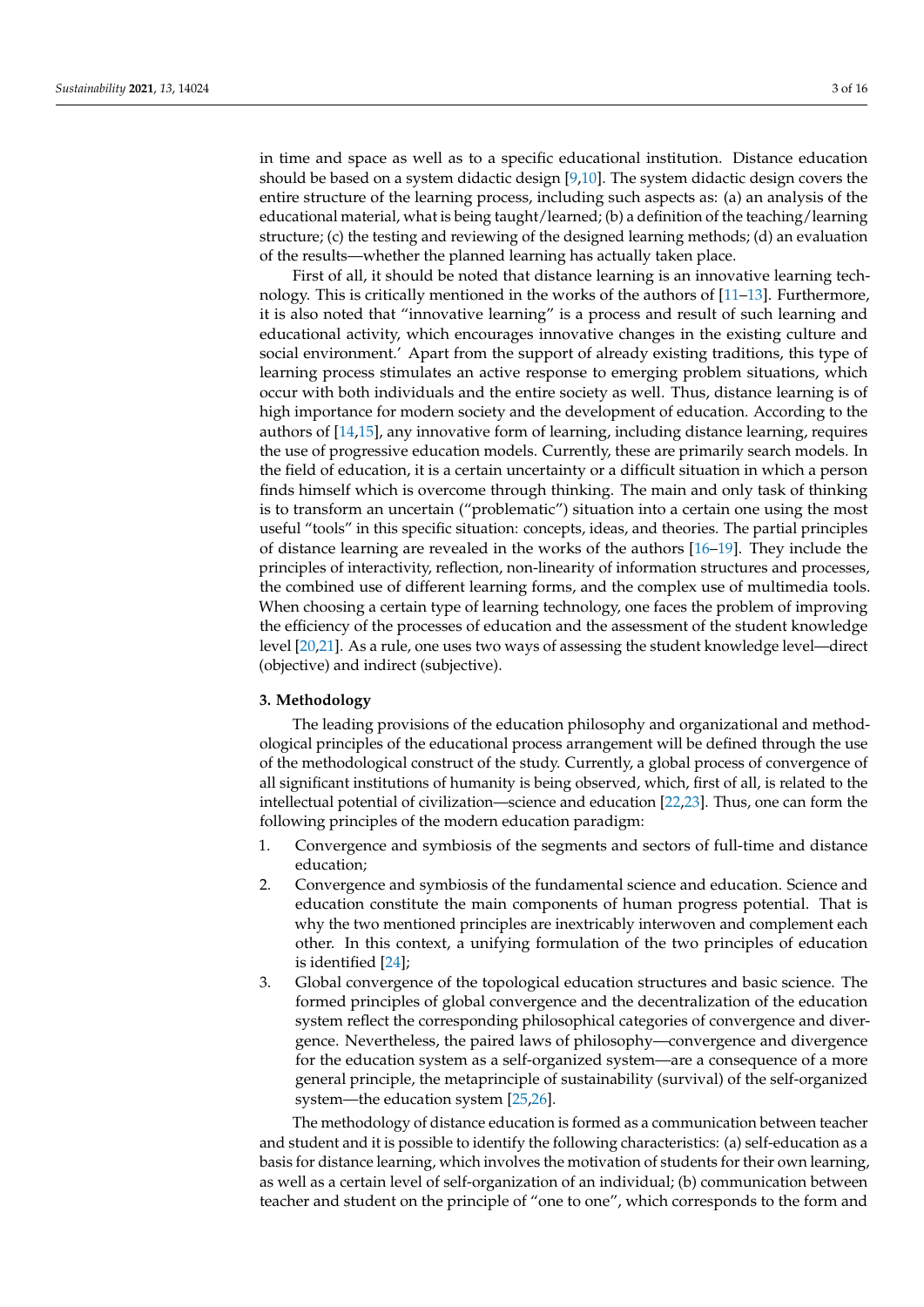content of individual consultation; (c) communication and "one to one" interaction does not preclude "one to many" interactions because a teacher, according to a pre-arranged schedule, works with many students at once; (d) "many to many" interaction means that it is possible to simultaneously communicate with many students who share experiences and impressions; (e) increasing the possibilities of traditional learning; (f) allowing an increase in the efficiency of the independent work of students and the level of motivation to study to stimulate the development of their intellectual potential [\[27\]](#page-14-16).

The introduction of distance learning technologies in the educational process is aimed at a deeper understanding of the educational material and the formation of such competencies as communicative (direct communication through the network), informational (search for information in various sources and the possibility of its critical understanding), and self-education (skill to learn independently). As practice shows, if a student does not learn to make decisions independently or determine the content of his/her educational activities and find ways to implement it, he/she will not be able to master one or another subject. In addition, distance learning has an educational function— it contributes to the formation of main personality traits: activity, independence, self-improvement, and creativity.

The methodology of distance education is based on process informatization and the latest information-communication technologies (ICT). In the process of distance learning, distance courses are used—information products that are sufficient for learning in certain subjects. This involves creating and supporting the "life" of a common educational space that could reach the maximum number of people wishing to receive education and unite not only students and teachers from different countries stimulating a useful process of sharing experiences and promotes the circulation of knowledge [\[28\]](#page-14-17). Instrumental and methodological advantages related to the informatization of distance education include (1) the use of the most modern means to obtain information, including ICT and Internet capabilities; (2) larger volumes of information that can be obtained under conditions of distance learning in a shorter time; (3) convenience, allowing each student to have the opportunity to choose their own rhythm and mode of obtaining knowledge in an environment comfortable for him/her, which will positively affect the learning process; (4) individualization allowing each student to adapt their learning to their needs; (5) accessibility, which saves time and money through the use of educational facilities and the provision of free access to educational materials; and (6) flexibility allowing the material to be taught according to the level of preparation and the basic knowledge of students, creating additional sites with the necessary information and sites where students can share information, answer each other's questions, and learn by teaching others.

#### **4. Results**

#### *4.1. Modern Distance Learning Platform*

Distance learning is the most efficient education system in the field of economic innovations. In this context, the development and further study of the most optimal and universal methods required for the functioning of this system seem to be quite relevant. The establishment of distance learning and its further development took place and still takes place based on the above-mentioned scheme, and, consequently, the mentioned principles.

Distance education is a new type of learning that has emerged due to the demands of modern society and due to the development of new computer technologies. Actually, it is a complex range of educational activities for a wide range of students organized using specialized computer and educational technologies. The demand for the widespread introduction and development of distance education is explained by the fact that traditional forms of education cannot fully cope with rapid information development and the growing social need for modern educational technologies. The introduction of distance education systems based on computer, video, multimedia, and communication technologies has allowed this problem to be solved more effectively [\[29](#page-14-18)[,30\]](#page-14-19).

Currently, thanks to the use of digital communication technologies, the majority of professionals consider the distance learning system as the most reliable platform, which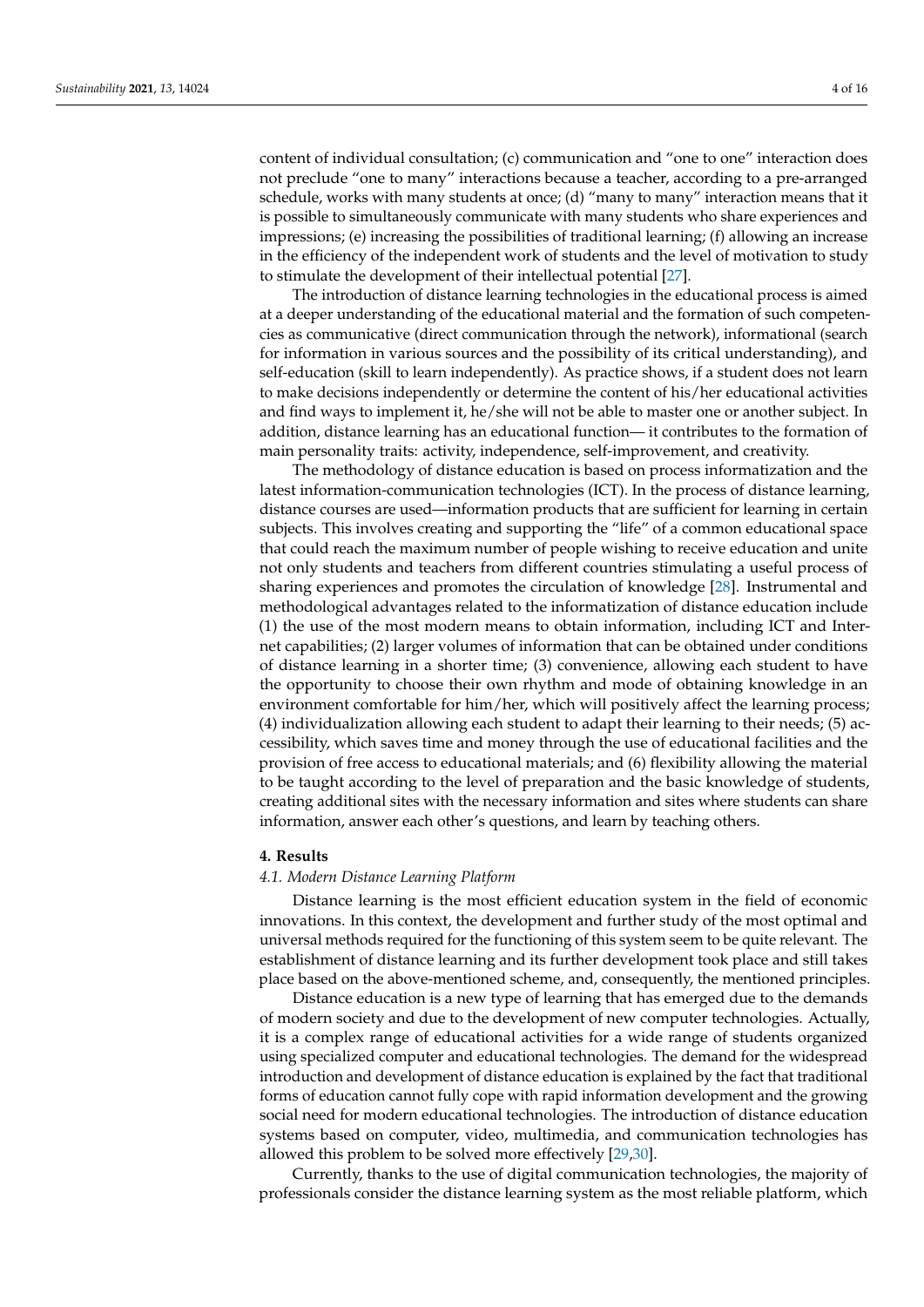guarantees the stability and universality of received knowledge while preserving and guarantees the stability and universality of received knowledge while preserving and developing the individual cognitive activity of a student. The diagrams of the traditional problem-search education method and the virtual-training education method are given in Figu[res](#page-4-0) 1 a[nd](#page-4-1) 2. guarantees the stability and universality of received knowledge while preserving and guarantees the stability and universality of feceived knowledge while preserving and

Currently, thanks to the use of digital communication technologies, the majority of

ogies has allowed this problem to be solved more effectively  $\mathcal{Z}_2$ 

<span id="page-4-0"></span>

Figure 1. Diagram of the problem-search method of learning including the use of digital technologies. rigui

<span id="page-4-1"></span>

**Figure 2.** Diagram of the synchronic distance learning technology. **Figure 2.** Diagram of the synchronic distance learning technology.

student relationship in the innovative education technologies, compared to the traditional learning scheme. In the innovative technologies present[ed](#page-5-0) in Figures 2 and 3, a teacher is a According to the above diagram[s](#page-4-0) (Figures 1 and [2\)](#page-4-1), there is a change in the teacher– colleague of a student in the distance learning process, in contrast to the classical scheme, where a teacher rules over the student.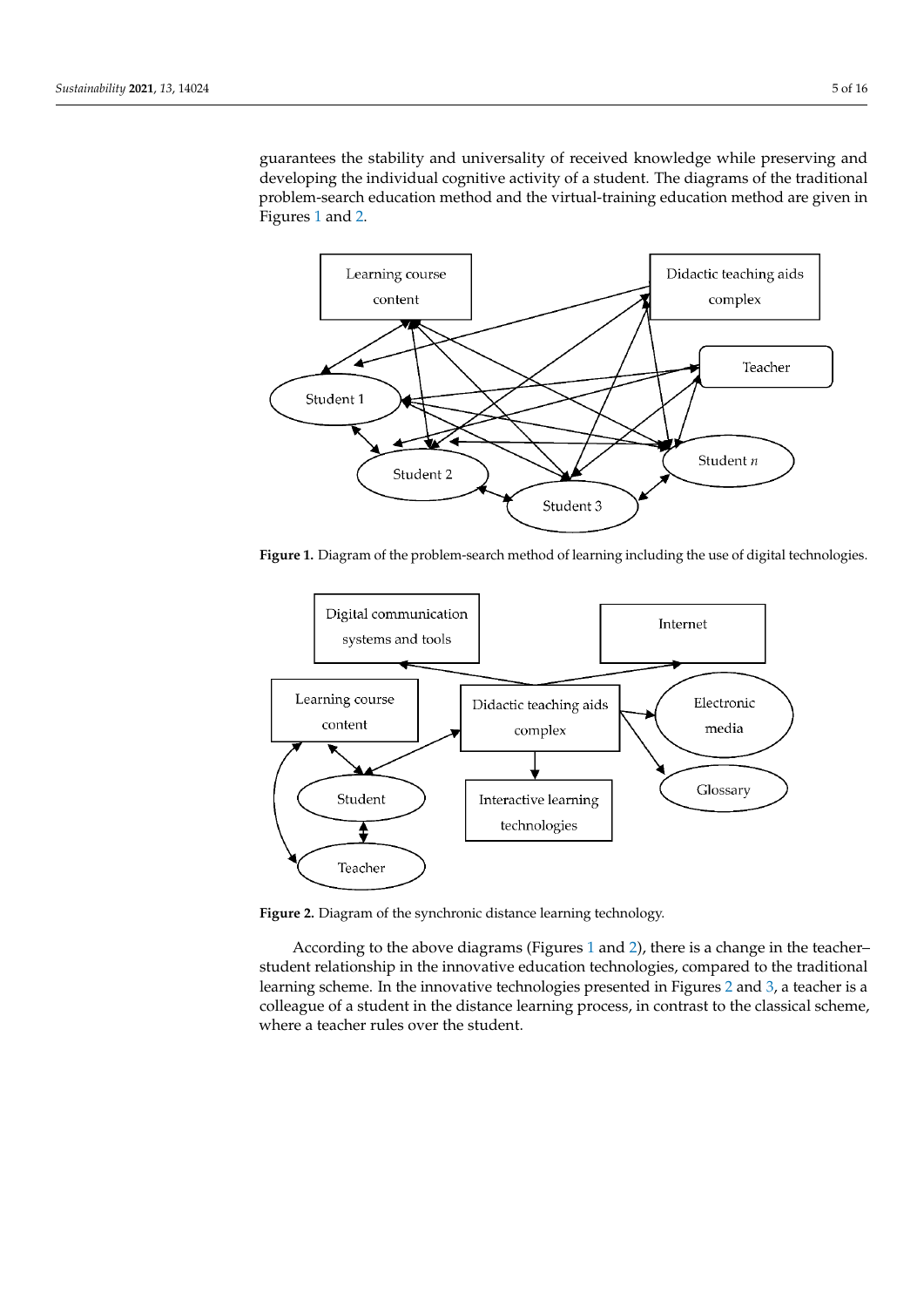<span id="page-5-0"></span>

ure 3 shows the schematic structure of the conventional division of the convention of the learning process  $\mathcal{L}$ 

**Figure 3.** Diagram of two-level fractal-cluster structure of distance learning process. **Figure 3.** Diagram of two-level fractal-cluster structure of distance learning process.

Distance learning technologies consist of pedagogical and information technologies. The characteristic features of distance learning are discussed in Table 1.

<span id="page-5-1"></span>

| Attribute                      | Content                                                                                                                                                                                                                                                                                                                                                    |
|--------------------------------|------------------------------------------------------------------------------------------------------------------------------------------------------------------------------------------------------------------------------------------------------------------------------------------------------------------------------------------------------------|
| Flexibility                    | pupils, students, attendees receiving distance education mostly do not attend regular classes but study at<br>a convenient time and place                                                                                                                                                                                                                  |
| Modularity                     | a distance learning program is based on the modular principle; each individual course creates a holistic<br>view of a particular subject area, which allows the formation of a learning program that meets individual<br>or group needs from a set of independent modular courses                                                                          |
| Parallelism                    | learning is carried out simultaneously with professional activities (or learning in other areas), i.e.,<br>without discontinuing work or other activities                                                                                                                                                                                                  |
| Large<br>audience              | simultaneous access to many sources of educational information of a large number of pupils, students<br>and attendees, and communication through telecommunication of students among themselves and with<br>teachers                                                                                                                                       |
| Economy                        | efficient use of learning areas and technical means, the concentrated and unified presentation of<br>information, and the use and development of computer modeling should lead to lower costs for training<br>of specialists                                                                                                                               |
| Technological<br>effectiveness | use of new achievements of information technologies in the educational process, which contribute to the<br>introduction of a person into the global information space                                                                                                                                                                                      |
| Social<br>equality             | equal educational opportunities regardless of place of residence, state of health and social status                                                                                                                                                                                                                                                        |
| Internationality               | opportunity to receive education in educational institutions of foreign countries without leaving one's<br>own country and the provision of educational services to foreign citizens and compatriots living abroad                                                                                                                                         |
| New<br>teacher role            | distance education expands and renews the role of a teacher, makes him/her a mentor-consultant who<br>should coordinate the cognitive process, constantly improves the courses he teaches, and increases<br>creative activity and skills in accordance with changes and innovations                                                                        |
| Positive<br>student impact     | increasing the creative and intellectual potential of a person receiving distance education through<br>self-organization, the desire for knowledge, the use of modern information and telecommunications<br>technologies, and the ability to make responsible decisions                                                                                    |
| Quality                        | quality of distance education is not inferior to the quality of full-time education, as the best teaching staff<br>are involved in the preparation of teaching aids and the most modern teaching materials are used<br>the introduction of specialized quality control of distance education for its compliance with educational<br>standards is envisaged |

| Table 1. Characteristic features of distance learning. |  |
|--------------------------------------------------------|--|
|--------------------------------------------------------|--|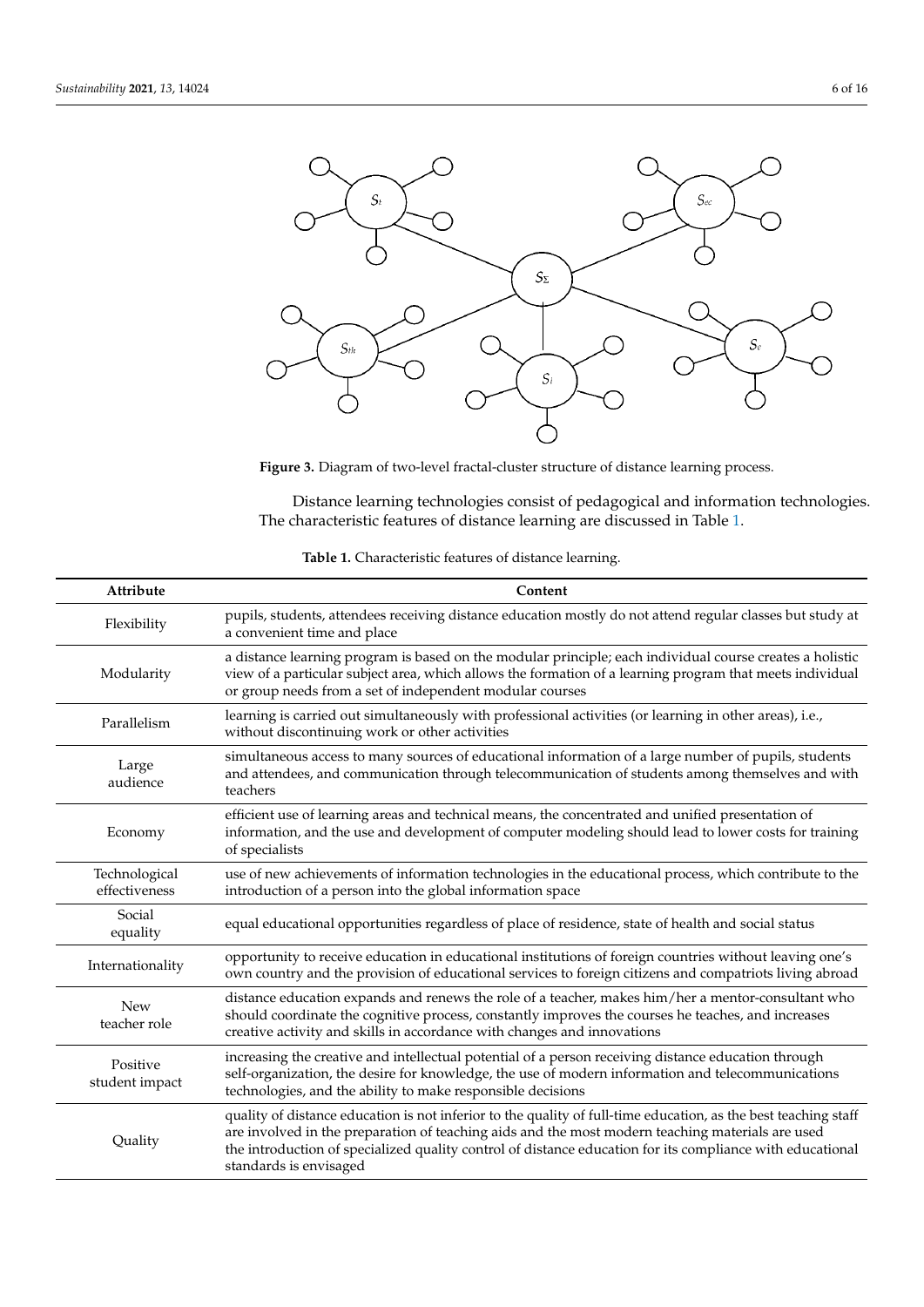Distance learning provides higher education students with access to non-traditional sources of information, increases the efficiency of independent work, provides completely new opportunities for creative self-expression, and finds and consolidates various professional skills. Teachers, in turn, are allowed to implement completely new forms and methods of learning using conceptual and mathematical modeling of phenomena and processes [\[31\]](#page-14-20).

Within the given topic, researchers have identified two variants where the presented "problem-search" approach is implemented [\[32\]](#page-14-21): (1) the search approach of practical, cognitive-applied orientation within which the learning process is built as a search for new practical information; and (2) the search approach of theoretical and cognitive orientation, within which the learning process is built as a search for new theoretical knowledge and new cognitive points of reference. This structure of learning is based on the independent development of theoretical ideas of attendees about objects and phenomena of the world and the modeling of scientific research. The research approach provides the entire distance learning system with a research orientation. This means a change in the position of an attendee in the learning process. The latter is given more initiative and a more subjective nature compared to traditional learning process. When speaking about distance learning, it is appropriate to refer to a person receiving knowledge just as an "attendee." To be successful in distance education, he or she is required to be extremely motivated, selforganized, hard-working, and have a certain starting level of education [\[33\]](#page-14-22).

As a means of activating the cognitive activity of students in distance education, it makes sense to consider the studies of the leading didacticians related to their ideas about three levels of research learning. These ideas relate to the following: at the first level, a teacher sets a problem and outlines a method for its solution; at the second level, a teacher only sets a problem and students look for a method for solving it by themselves; at the highest, the third level, students set the problem as well as look for the method and solution by themselves.

The main advantages of distance learning are extraterritoriality, synchronous and asynchronous modes of interaction between the participants in the educational process: teacher–student, student–student, student–study group; the possibility of involving specialists from certain fields in learning; the simultaneous study of ICT tools with the study of other subjects, as well as the assurance accessibility and lifelong learning. The main tools of communication in distance learning are [\[9\]](#page-14-1): (1) e-mail, forum, chat, video conferencing, blog, Wi-Fi technology, etc, (2) distance learning as a basis for continuing education is aimed at mastering the skills of independent educational work and the formation of key competencies by adults.

The stages of formation of information competence of students at the professionoriented level can be represented as follows:

Stage 1. Search for sources of information in accordance with the set educational tasks.

Stage 2. Extraction and primary processing of information (a student extracts information on a given topic from one or more sources and systematizes it within a certain structure).

Stage 3. Information processing and decision making based on it.

Stage 4. Presentation of information (a student prepares a comment accompanying the presentation, creative work).

The specifics of distance learning based on telecommunications technologies and Internet resources affect the methods of selection and the structuring of content, and the methods of implementing of certain methods and organizational forms of learning, which affect the functioning of the entire system. An adult learner selects and processes information, makes hypotheses, and makes decisions based on his/her own thoughts and their own vision of the problem. The cognitive, mental activity of an individual allows him/her to go beyond the received information to build new knowledge. The role of a network teacher is to help students and encourage them to develop independent thinking and new views on the phenomenon or subject under study. At the same time, the teacher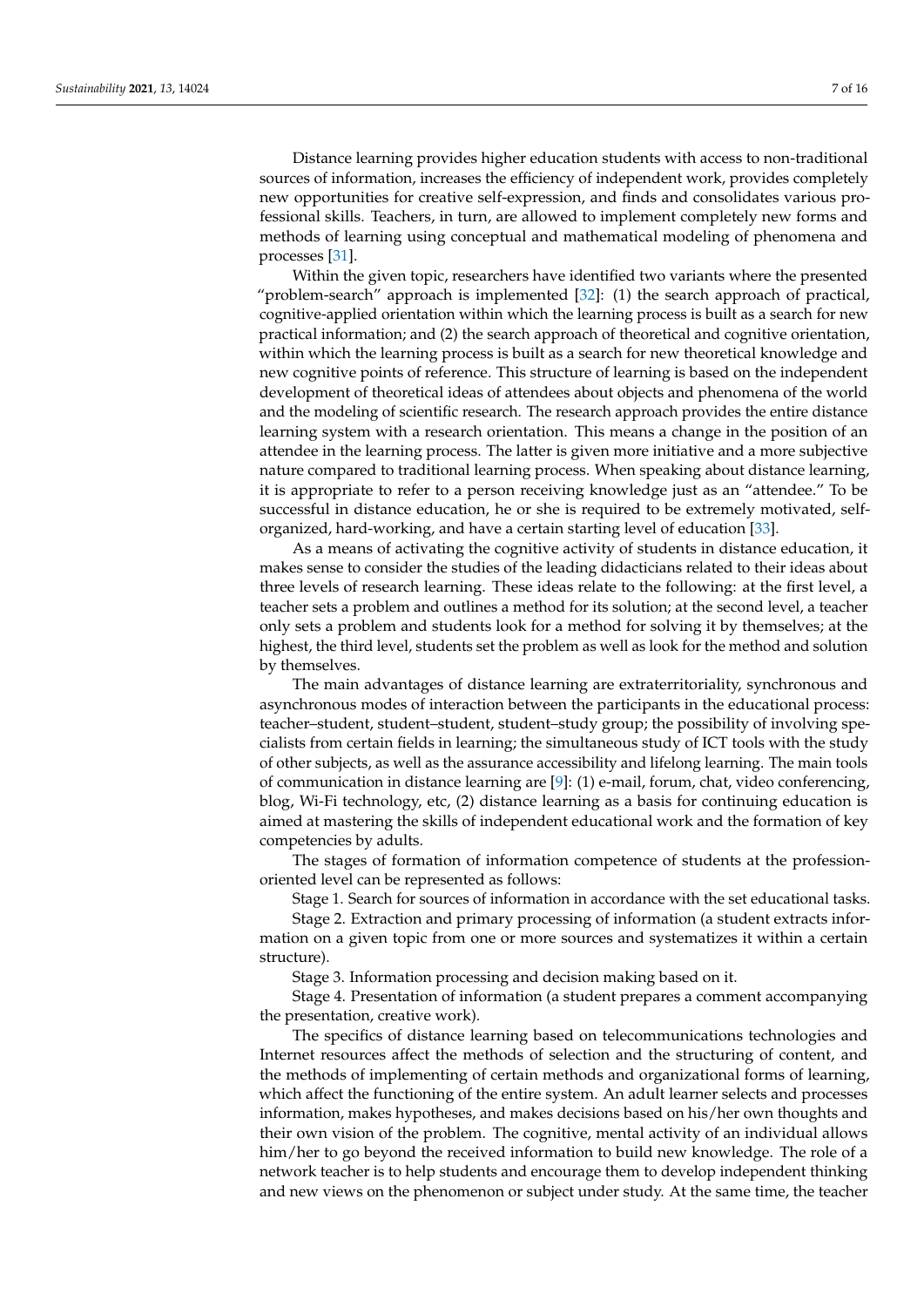and the student remain participants in such a process in active dialogue. Thus, within the framework of distance education it is possible to create an educational environment in which a student feels more comfortable becoming an active participant in the educational process when the habits of self-study, self-planning, learning, and processing large amounts of information using modern technologies of lifelong learning are encouraged. These goals of distance learning can be achieved through the use of fractal-cluster technology.

#### *4.2. Fractal-Cluster Technologies of Distance Learning Organization*

The distance learning process can be conventionally divided into two parts by topological features, which can be conventionally identified as "learning" and "provision." The topological structure of the educational process of "learning" is the personality of a teacher who represents the root of all didactic provisions [\[34\]](#page-14-23). It should be mentioned that these two topological structures are attributes of the learning process. As is known, the substance of dialectics is the division of the whole into opposites and an understanding of the substance of these opposites. The authors suggest the fractal-cluster method of relationship as the basis for the method of organization and efficiency assessment of the process of distance learning. The fractal-cluster relationship will make it possible to carry out an efficiency assessment of any system by five clusters: (1) energetic  $(S_e)$ , (2) transport  $(S_t)$ , (3) ecologic  $(S_{ec})$ , (4) technological  $(S_{th})$ ; (5) informational  $(S_i)$ . A fundamental result of the fractal-cluster relationship is the fact that, unlike the classical econometric model where intensive parameters are used, one can use extensive parameters, such as monetary value, time, and a number of processes [\[35\]](#page-14-24). In this context, Figure [3](#page-5-0) shows the schematic structure of the conventional division of the learning process into components (upon the principle of two-level fractal-cluster structure).

Each of the above clusters S has its ideal value expressed in one of the extensive parameters in relation to the entire ecometric system, i.e., the sum of all five clusters:

$$
S_{\Sigma} = S_e + S_t + S_{ec} + S_{th} + S_i = \sum_{i=1}^{S} S_i = S_{\Sigma}(t)
$$
\n(1)

where  $i = 1, 2, 3, 4, 5$  corresponds to energetic, transport, ecologic, technological, and informational clusters.

The main task that arises in the process of clustering is the informal substantiation of the breakdown of the sum of certain arrays into classes. Different methodological approaches to learning represented by a set of five clusters can be considered as objects. A priori values on the distribution of the general population are not required for the application of a fractal-cluster analysis. Each method of distance education is a sum of observed parameters that can be interpreted as a task within the educational program for training of specialists.

The total value of clusters  $S_{\Sigma}(t)$  changes over time. The period of evolution of the system is significantly longer than the period of rebuilding of the system clusters  $\{S_i\}$  in the ideal state {S<sub>i</sub><sup>ideal</sup>} in each moment of time. One first carries out a fractal-cluster analysis and a classification of the "provision" of the learning process, i.e., the classification of the infrastructure of an educational institution that provides the learning process. According to the idea of the fractal-cluster representation of the system, an extensive parameter for quantitative analysis could be, for example, time or money spent on the different components of the learning process [\[36\]](#page-14-25). Therefore, it will be appropriate to use either time or money spent on various forms of the learning process.

I. Energetic cluster—"provision" of the learning process: time spent by teachers and staff on subsistence (salaries); time spent on communication with university/faculty management; time spent on educational tests and checks; expenses on accounting, making various reports by teachers; time spent on receiving education workloads by a teacher, skill enhancement of teachers.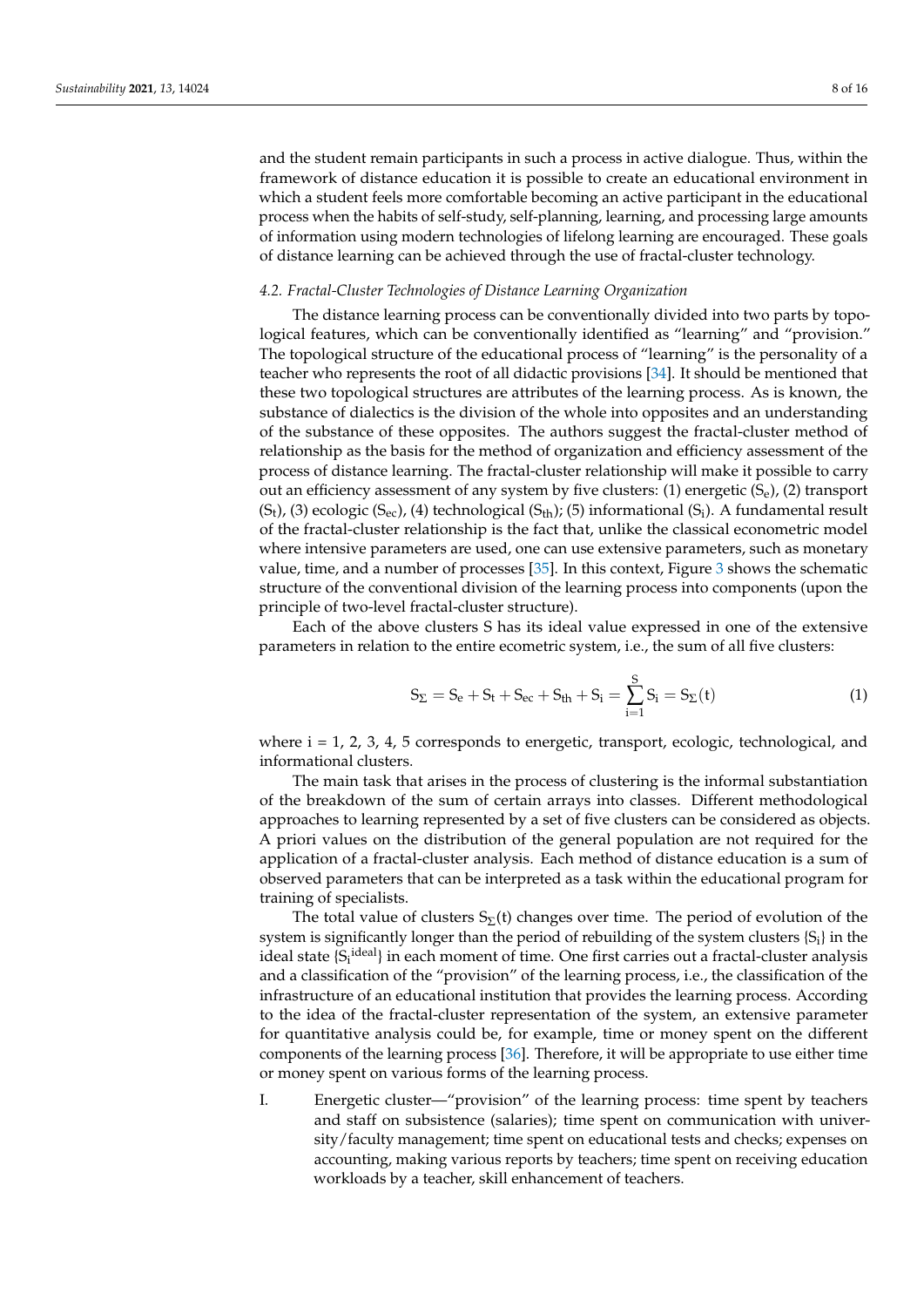- II. Transport cluster—"provision" of the learning process: time spent on the movement of operators; change time used by teachers and assistants for a break; time spent by teachers obtaining the weekly schedule and for daily clarification of the schedule; time spent by teachers on communication with assistants; life support in transport (safety techniques, instruction time); external circumstances that facilitate the movement of information, education materials, and students (room repairs, movement along a corridor); time spent on work of operators regarding schedule making, classroom assignment.
- III. Technological cluster—"provision" of the learning process: expenditure of teacher energy for giving classes (the function of the number of students, psychological climate, the average intellectual potential of the group, ergonomics); expenditure of time on the transfer of teachers; expenditure of time on relations of teachers and students with the dean's office introduction of distance education systems based on computer, video, multimedia, and; expenditure of time on preparation for classes, professional development courses, i.e., everything that concerns the improvement of the learning process, time spent on learning new material [\[37\]](#page-14-26).
- IV. Informational cluster—"provision" of the learning process: trips of teachers related to obtaining new information, information via telecommunications, telephone; expenses for relations of teaching staff, the staff of other universities, other organizations where information is obtained for further development of the teaching process, for development of scientific publications; time spent on search for information about new information and finding new knowledge; time spent on the expansion of the database, search for information.
	- V. Ecologic cluster—"provision" of the learning process: rent payments, utility bills; maintenance of the university vehicles; weatherization of walls, fire safety; time spent on improvement of the psychological climate, physical health, ecology of mind, culture of assistant-teacher relationships.

Figure 4 shows the evolutionary line of the system (continuous line), which is formed from a set of straight-line sections, which model the quasi-statistical value of the total value of the clusters  $S_{\Sigma}$  at each fraction of time  $\Delta t_j$ , the absolute value of the summarized cluster  $S_{\Sigma}$  remains constant.

<span id="page-8-0"></span>

**Figure 4.** Evolutionary curve of distance learning within a fractal-cluster structure. **Figure 4.** Evolutionary curve of distance learning within a fractal-cluster structure.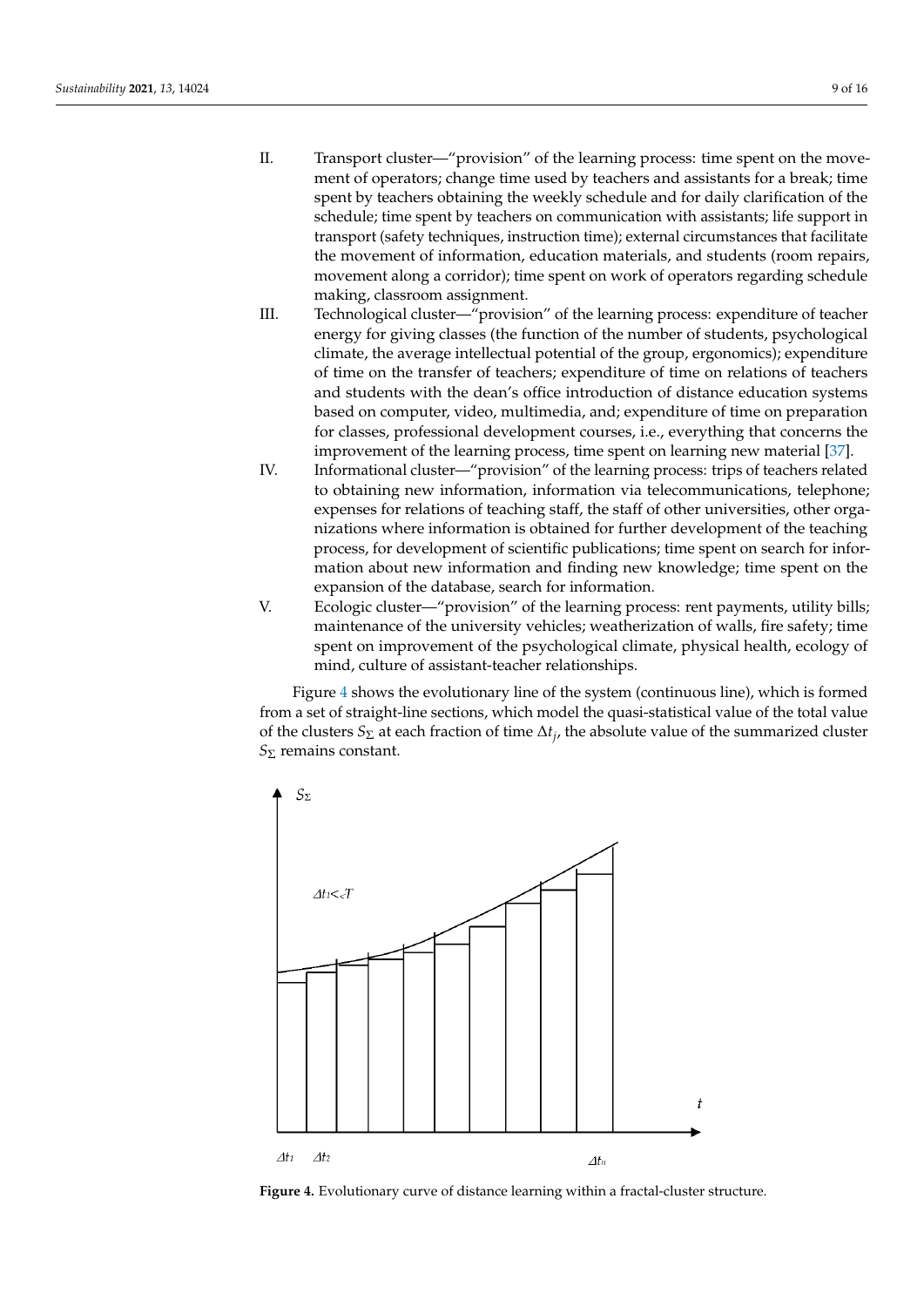Each of the above clusters  $K_i$  has a range of sub-clusters, and each of the sub-clusters consists of five sub-clusters of the higher level. The ideal sub-cluster ratios in a cluster would be the same as for the main clusters. Naturally, it is much more difficult to restructure the learning process—"learning" by clusters, as not all can be measured in money in the learning process, and, sometimes, the psychological climate of the institution, students themselves and teachers play the key role in this process.

The correlations of the above clusters with the components of the pedagogical principles (sub-principles) are presented in Appendix [A](#page-12-0) (Tables [A1](#page-12-1)[–A6\)](#page-13-6). Thus, for example, the correlation between the sub-cluster of the transport cluster and the sub-principles of the principle of individualization of the pedagogical process is presented in Table [A1.](#page-12-1) The sub-principle of the passion of the educational environment was introduced for the correlation of the energetic sub-cluster of the transport cluster. The passion of the educational environment is a dominant characteristic related to the irresistible desire of the entire team of the educational institution and the students to solve the set scientific and creative tasks. The creation of the passionate environment depends, primarily, on the creative and energetic potential of the institution management staff, the scientists who are currently working in it, and those outstanding scientists who have contributed to the creation of the university traditions during the previous periods [\[38\]](#page-14-27).

The clusters of the learning process ("learning") and their correspondence to the pedagogical criteria and effectiveness conditions are also presented in Appendix [A.](#page-12-0) Thus, for example, the energy cluster corresponds to the criterion of the pedagogical process—the pace of learning and the principle of dynamism. The transport cluster corresponds to the criterion of the person-centered learning and the principle of individualization. The ecological cluster corresponds to the criterion of learning and the ecological–valeological principle (or the principle of periodic mobilization and relaxation). The technological cluster corresponds to the criterion of system-targeted differentiation of learning and the principles of optimization and ergonomics of the learning process [\[39](#page-14-28)[,40\]](#page-14-29). The informational cluster correlates with the criteria of computerization, student awareness of digital technologies and the principle of informativeness. The correlation between the fractal-cluster structures of the learning complexes and their didactic characteristics is presented in Table [2.](#page-9-0)

<span id="page-9-0"></span>

| <b>Clusters</b>          | <b>Didactic Characteristics of Learning Complexes</b>                         |
|--------------------------|-------------------------------------------------------------------------------|
| 1. Energetic cluster     | The rate of the learning information provision                                |
| 2. Transport cluster     | The level of increase in indicator of education quality improvement           |
| 3. Ecologic cluster      | The level of fatigue during learning                                          |
| 4. Technological cluster | The level of practical skills obtained                                        |
| 5. Informational cluster | The level of learning complexes being provided with bibliographic information |

Given the potential capabilities of these tools, a teacher working in the distance education system should consider the principle of the integrated use of digital learning tools. This principle requires, based on the nature of the learning task, a balanced use of verbal, visual, and practical methods at each class. It is obvious that the modern didactic model of distance learning provides for maximum efficiency of the use of learning time [\[41\]](#page-15-0). Therefore, in this case, it is necessary to mention another facet of modern didactics—the technologization and digitalization of the learning process. It is known that the development of digital technologies and the maximum use of learning opportunities has contributed to the ability to reach large audiences of students, an increase in the information capacities and bandwidth of the technical means, and an individualization of channels for delivery of learning information. This can be achieved through the use of an interactive learning system, a series of computer-assisted classes, and video lectures in each subject course. Thus, distance learning is closely related to the use of automated learning tools. Computer-assisted classes can be used both for subject learning and skills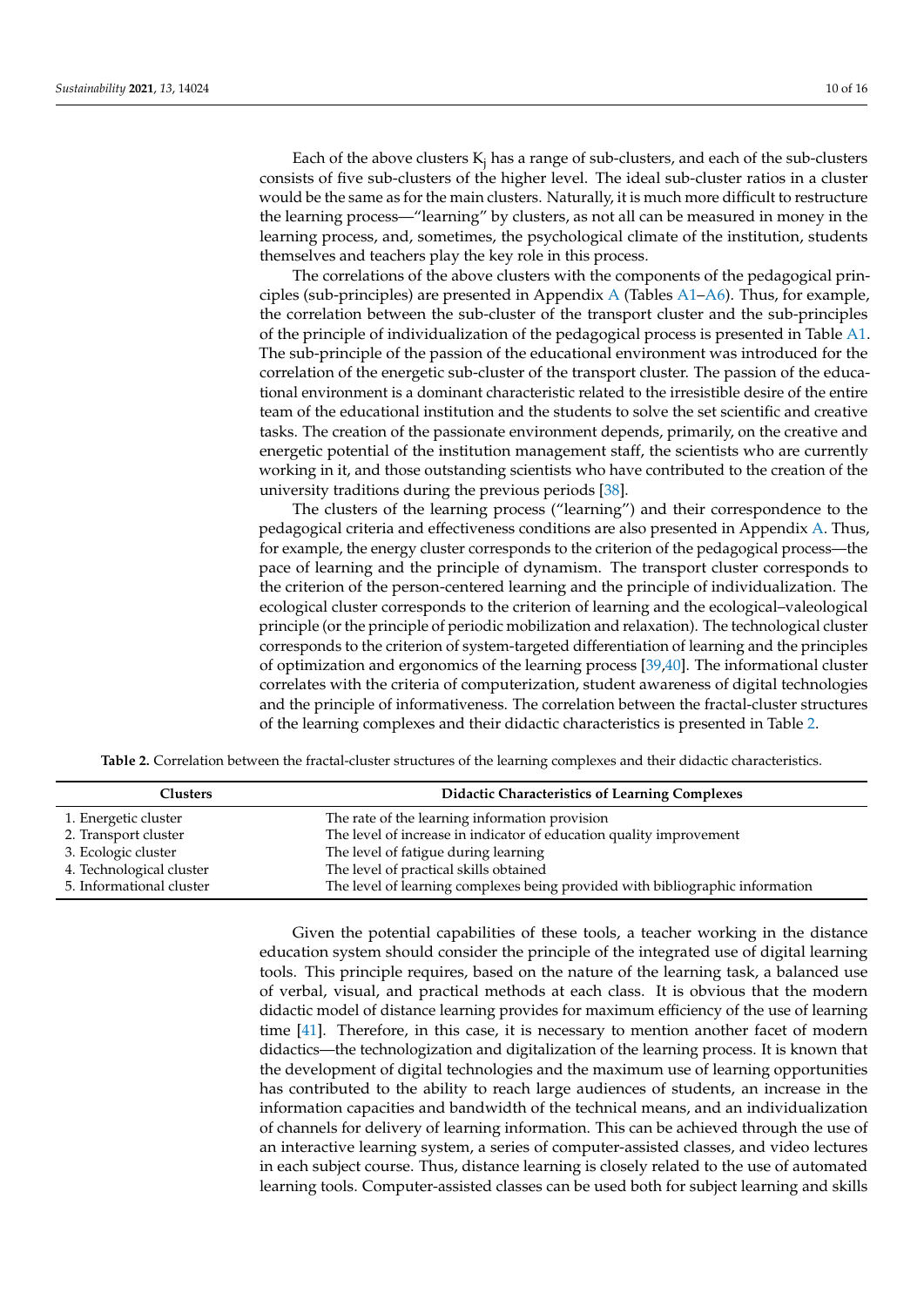training [\[42\]](#page-15-1). Herewith, they can be conducted both according to a learning schedule and on an individual basis.

Distance learning becomes such an educational system, which is able, on the one hand, to adapt flexibly and dynamically to socio-economic changes in society, and, on the other hand, to be stable in its psychological and pedagogical basis and meet the requirements of the remote and extremely isolated audience under the condition of the COVID-19 pandemic. Thus, a methodological and practical understanding of the practice of distance learning shows that it is necessary to identify five general didactic teaching methods: (1) information–receptive, (2) reproductive, (3) problem-based, (4) heuristic, (5) exploratory—which cover the totality of pedagogical acts of interaction between teachers and students both during face-to-face contact and interactive interaction via the means of the information technologies [\[43\]](#page-15-2).

The process of the creation and production of teaching aids for distance education can be implemented as follows: direct development by a university, an order for their production by specialized organizations, purchase of ready-made aids with or without their subsequent adaptation. At present, in distance education, traditional regulated forms of education are widely used, such as lectures, seminars, consultations, examinations, and independent work. The specificity of the use of these forms in distance education is reflected in the frequency of their use in the learning process and the predominant use of new information technologies. The system of individual educational planning provides for the development of normal, accelerated or delayed versions of an individual learning plan for each teacher, which is different both in its content and the pace of learning. The decision about maximizing or minimizing of the learning process and the intensity of learning is made by students themselves. There are two types of systems for student assessmentongoing and final assessments [\[44\]](#page-15-3). A student is admitted to the ongoing assessment in an academic subject after he or she passes all the stages of learning, included in the normative set: homework, module tests, coursework, etc. A student is admitted to the final assessment after he or she passes ongoing assessments in all subjects of the curriculum and practical works. The academic mobility of students is implemented through various links with educational unions, associations, and agreements with foreign universities and educational centers. At the same time, students may be offered the opportunity to participate in a variety of additional training programs. The virtual-training system comes down to the student individual choice of a virtual mode of work with the training product, its learning and consolidation in individual and group training forms.

#### **5. Discussion**

Over the last decade, a significant number of studies have been conducted to analyze the effectiveness of distance education (comparative analysis) and the impact of various technological tools, educational design, content development, pedagogical issues, and individual characteristics of students.

Mankind has entered a new stage of its development when information processes have become one of the most important components of human life, so at the stage of education development, finding new forms of organization of the educational process has bec introduction of distance education systems based on computer, video, multimedia, and ome an urgent problem. The modern system of higher education is undergoing major changes that have led to the improvement and the emergence of new educational technologies. Today higher education institutions must actively position their contribution to the innovation process introduction of distance education systems based on computer, video, multimedia, and social development and develop innovative technologies that will ensure the formation of professional skills of students. Currently, the amount of information that is so necessary to obtain, understand and master the levels of education is growing. This has led to the introduction of information technologies in education and the formation of a separate type of learning—e-learning. E-learning is a fundamentally new, high-tech approach to the process of knowledge transfer. E-learning provides an opportunity to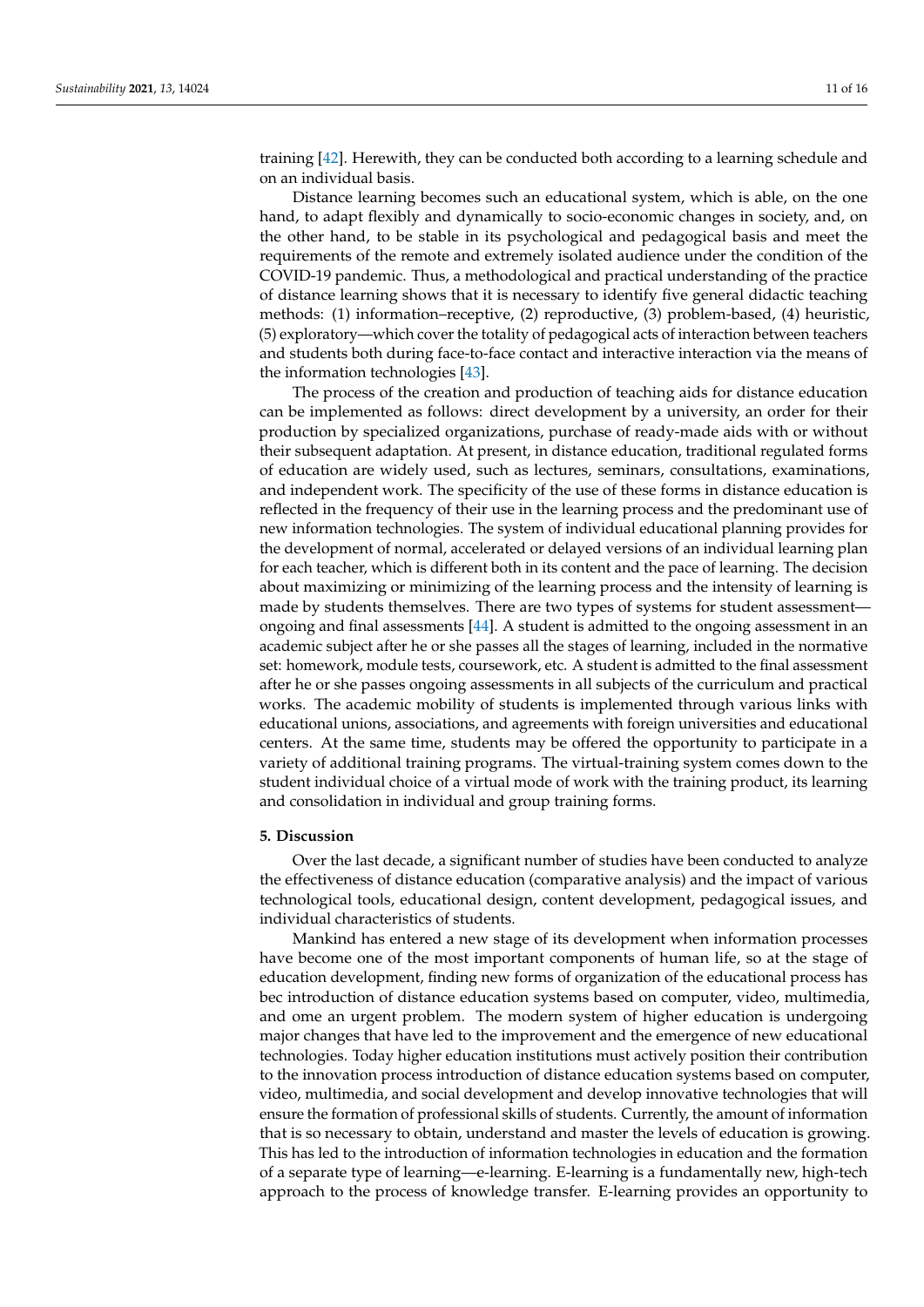create systems of mass lifelong learning and general exchange of information. It is this system that can most adequately and flexibly respond to the needs of society for the training of highly professional professionals. It can be stated that e-learning has entered the 21st century as the most effective system of training and continuous support for high qualification level of specialists in various fields and industries.

Among the important disadvantages of e-learning that can be studied and neutralized in further scientific studies one should note the lack of direct contact between the personal teacher (tutor) and the remote student due to the extreme professional workload of national teachers. Students of foreign distance courses can receive answers to their letters in a few hours, because there are many more teachers than students in countries with significant experience in implementing distance learning. Unfortunately, the opposite situation has developed in this country—there are a lot of people wishing to receive distance education, and there are few experienced teachers who are familiar with the latest technologies of distance communication.

In general, distance education meets the requirements for the information society and ensures the full entry of the country into the international educational space. For the distance learning system to occupy a worthy place in the national education system, it is necessary, first of all, to create a global computer network of education and science, because it is a computer that allows learning materials to be obtained, being both a library, a center of reference information and a communication center, which makes it one of the participants in the implementation of the program of continuing education. The need to shape the person of the next millennium is a serious challenge to the global education system. As clearly and adequately as one can identify and implement new learning technology and its distance forms that improve the quality and increase the mass nature of education, so productively the national system of education will fulfill this historic order to create a new civil society in the country.

Thus, one can conclude that the introduction of distance learning technologies in education will contribute to the attainment of a qualitatively new educational product. A significant expansion of the information educational environment, increasing opportunities for communication between students and teachers, and access to global information resources—all of these contribute to increasing student motivation to learn, strengthen their creative self-realization, master skills in telecommunications, as necessary living conditions in the information society, and overcoming the impossibility of full-time education due to the COVID-19 pandemic.

#### **6. Conclusions**

The study showed that distance education is a promising direction for the development of the modern education system, which can solve a number of urgent problems, especially under the conditions of forced isolation. Thus, distance education does not negate existing educational trends, technologies, and forms of learning; it is rather integrated into traditional and familiar systems, complementing and developing them, especially in the direction of the use of digital communication channels and digital devices for information storage and display. The study also showed that there is no single format for the launch of distance learning technologies. Among the main characteristics of distance learning, it is useful to highlight the following ones: the existence of a teacher and a student and, as a minimum, the existence of an agreement between them; spatial separation of a teacher and a student; spatial separation of a student and an institution; continuous learning of a student; interaction between a student and a teacher; specially selected learning materials.

The authors have substantiated a theoretical and methodological approach according to which distance education based on the latest information-computing and telecommunication technologies is the most appropriate for teaching humanitarian and socio-economic subjects, and, consequently, for the provision of educational services in these subjects. Based on the theses of the fractal-cluster theory, the authors have developed the model of organization of learning process as an information-entropic system. They structured the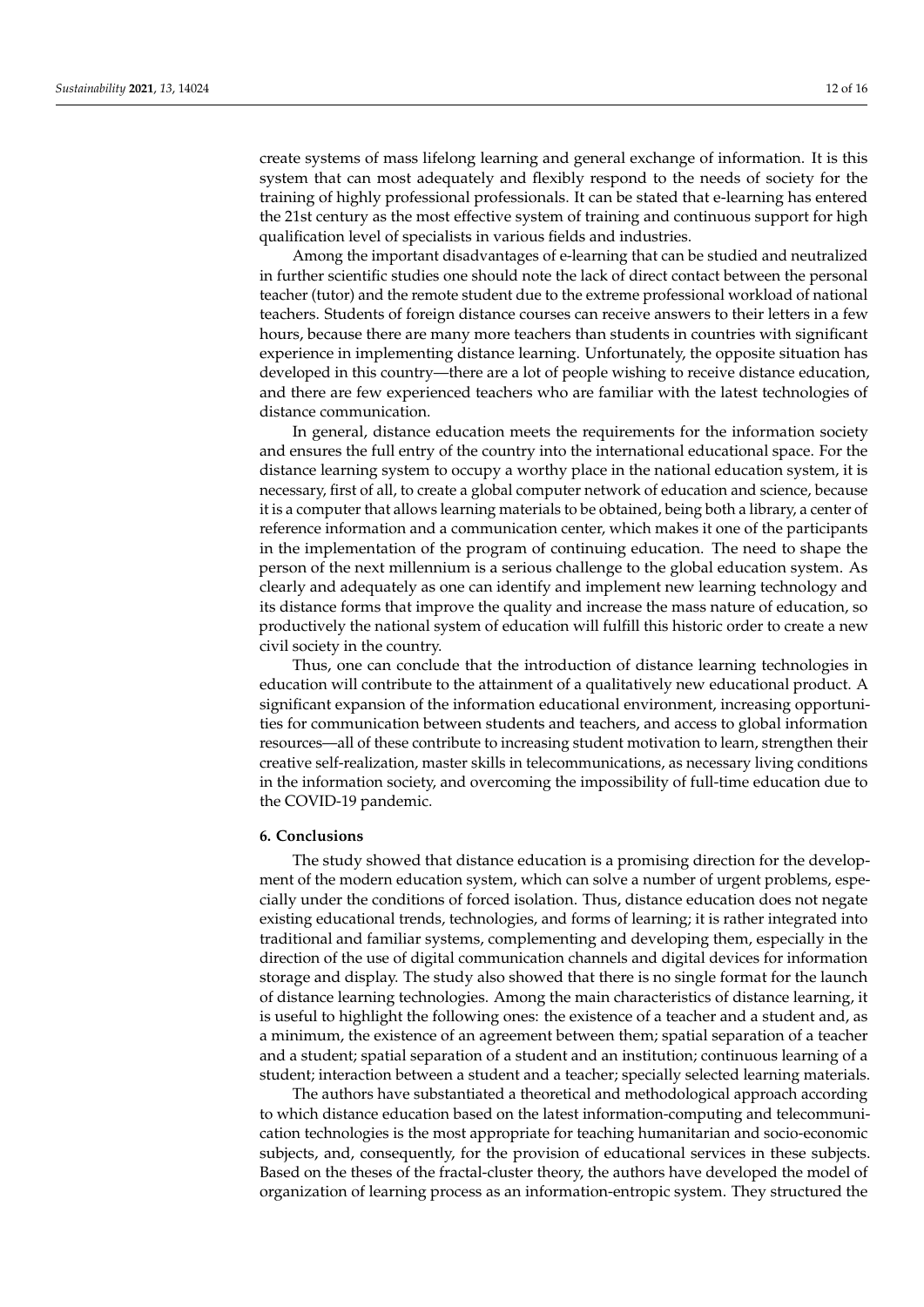learning process according to scheme "provision"–"learning." They also developed and implemented the system-cluster approach for the diagnosis, design, and forecasting of the process of improvement of the quality of distance education. The structuring and comparative classification of classical and innovative learning technologies were carried out. The analysis has shown that distance learning technologies are most appropriate to the strategic objectives of modern society in the area of education development: significant increase in the number of people with higher education and, at the same time, improvement of the quality of education itself. The authors proved the efficiency of distance learning under conditions of epidemiologic isolation. They also substantiated the didactic conditions of distance learning technology and the specificity of its virtual training form.

**Author Contributions:** Conceptualization, S.D. and T.S.; methodology, S.D.; software, P.S.; validation, A.R.; formal analysis, S.K.; investigation, L.R.; resources, S.D.; data curation, T.S.; writing—original draft preparation, P.S.; writing—review and editing, A.R.; visualization, S.K.; supervision, L.R.; project administration, P.S.; funding acquisition, A.R. All authors have read and agreed to the published version of the manuscript.

**Funding:** This research received no external funding.

**Institutional Review Board Statement:** Not applicable.

**Informed Consent Statement:** Not applicable.

**Data Availability Statement:** Not applicable.

**Conflicts of Interest:** The authors declare no conflict of interest.

<span id="page-12-0"></span>**Appendix A**

**Table A1.** The learning process (a compulsory aspect of education).

<span id="page-12-1"></span>

| Clusters         | Criteria and Conditions of Efficiency                                                                                                                                                     | Principles                                                                                                               |
|------------------|-------------------------------------------------------------------------------------------------------------------------------------------------------------------------------------------|--------------------------------------------------------------------------------------------------------------------------|
| 1. Energetic     | Pace of learning                                                                                                                                                                          | Outreach<br>Dynamicity                                                                                                   |
| 2. Transport     | Personality-centered education                                                                                                                                                            | Individualization                                                                                                        |
| 3. Ecologic      | Education is an integrated ability of students to a learning activity<br>(ability to analyze, compare, generalize, the flexibility of thinking,<br>ability to identify essential things). | Ecologization<br>Valeologization (introduction of<br>pedagogy of health preservation in the<br>educational process) [45] |
| 4. Technological | System-targeted differentiation of learning                                                                                                                                               | Optimization<br>Ergonomics                                                                                               |
| 5. Informational | Computerization level Student awareness level, a ratio of<br>computer-assisted and online classes to a total number of classes.                                                           | Informativeness                                                                                                          |

**Table A2.** Energetic cluster–the principle of dynamicity.

| Sub-Clusters of the<br><b>Energetic Cluster</b> | The Principles of Dynamicity of the Pedagogical Process                                            |
|-------------------------------------------------|----------------------------------------------------------------------------------------------------|
| 1 Energetic                                     | The principle of periodic mobilization and relaxation of a student                                 |
|                                                 | The principle of transition from education to self-education, from learning to self-learning, from |
| 2. Transport                                    | development to self-development; transition of pedagogical management to self-management of the    |
|                                                 | student and the team                                                                               |
| 5. Informational                                | The principle of hereditarity, prospects, and problematicity                                       |
| 3. Ecologic                                     | The principle of periodic mobilization and relaxation of an individual                             |
| 4. Technological                                | The principle of novelty and a sufficient variety of activities organized for pedagogical purposes |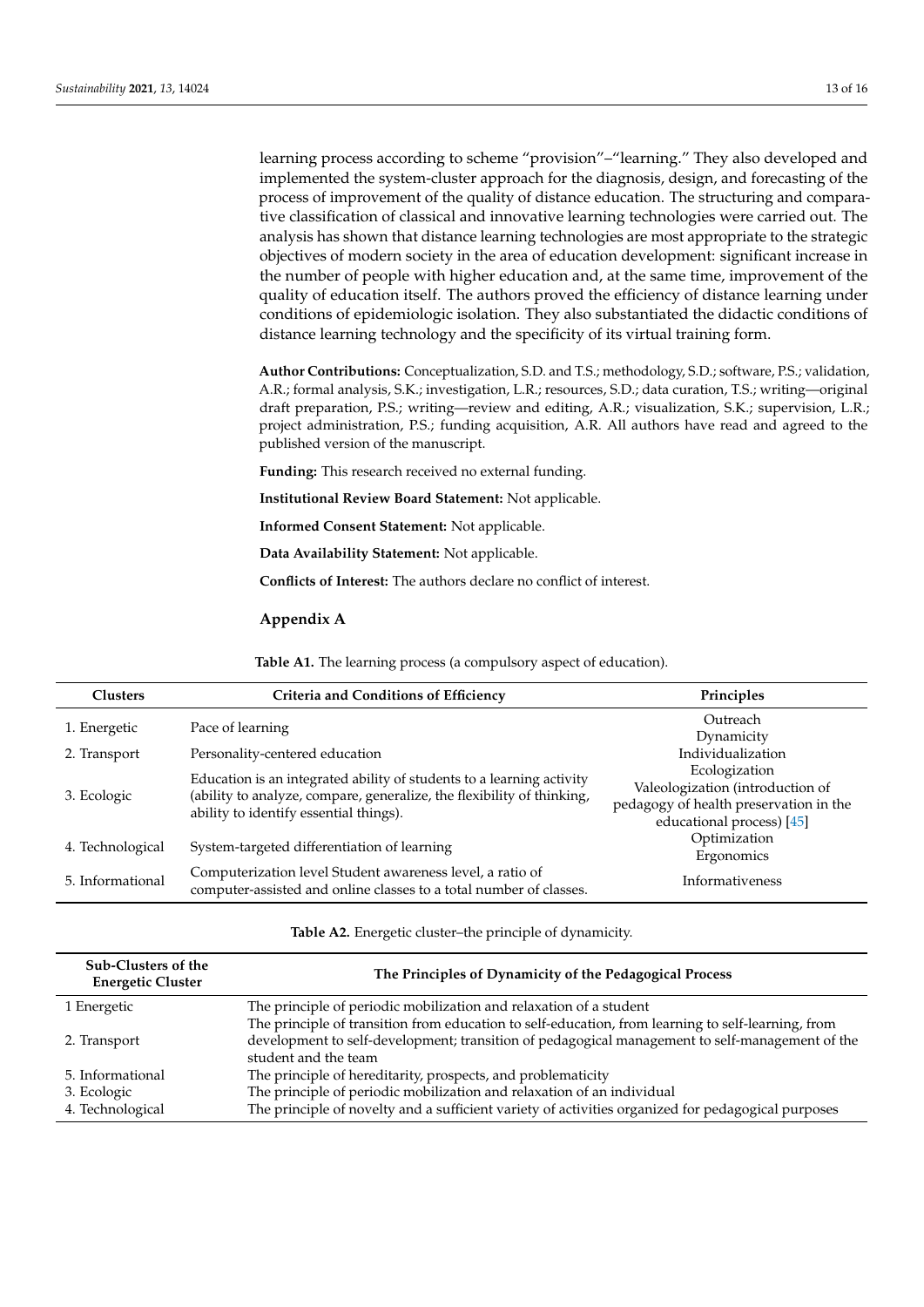| Sub-Clusters of the Transport Cluster | The Principle of Individualization of the Pedagogical Process                  |
|---------------------------------------|--------------------------------------------------------------------------------|
| Informational                         | The principle of the individual significance of the learning-creative activity |
| Technological                         | The principle of considering personal qualities, creative skills               |
| Transport                             | The principle of individualization of the style of learning-creative activity  |
| Ecologic                              | The principle of optimization                                                  |
| Energetic                             | The principle of the passionarity of the learning environment                  |

**Table A3.** The principle of individualization of the pedagogical process–transport cluster.

**Table A4.** The principle of informativeness–the informational cluster of the learning process.

| Sub-Clusters of the Informational Cluster | Sub-Principles of the Informational Principle                           |
|-------------------------------------------|-------------------------------------------------------------------------|
| Energetic                                 | The principle of the social and personal significance of information    |
| Transport                                 | The principle of the information generalization                         |
| Ecologic                                  | The principle of reliability, credibility of information                |
| Technological                             | The principle of information measure (dosing, excess, and discreteness) |
| Informational                             | The principle of required and sufficient variety of tools, methods      |

**Table A5.** The technological cluster of the learning process–the principle of optimization of the learning-creative activity.

| Sub-Clusters of the Technological Cluster | The Principles and Rules of Optimality                                    |
|-------------------------------------------|---------------------------------------------------------------------------|
| Energetic                                 | Combination of the emotional and rational elements                        |
| Transport                                 | Combination of the personal (individual) and collective elements          |
| Ecologic                                  | Optimization of conditions (hygienic, psychological, aesthetic) of the    |
|                                           | learning-creative activity                                                |
| Technological                             | Combination of theory and practice, of the specific and abstract elements |
| Informational                             | Combination of the logical and heuristic elements                         |

<span id="page-13-6"></span>**Table A6.** The ecologic cluster of the learning process–eco-logotype–valeological principle (principle of periodic mobilization and relaxation).

| Sub-Clusters of the Ecologic Cluster | Principles, Criteria, and Rules of Ecological Compatibility of the<br><b>Pedagogical Process</b>                                                                                                                               |
|--------------------------------------|--------------------------------------------------------------------------------------------------------------------------------------------------------------------------------------------------------------------------------|
| Energetic                            | Student assessment of the importance of the principle of periodic mobilization and<br>relaxation during the learning process                                                                                                   |
| Transport                            | Assessment of student need for acquiring the information on the<br>eco-logotype-valeological rules of the learning process, the need for integration of<br>the new learning technologies, periodic mobilization and relaxation |
| Ecologic                             | Criteria of ecological and valeological compatibility                                                                                                                                                                          |
| Technological                        | Criteria for assessment of student knowledge and skills in periodic mobilization,<br>relaxation during the learning process                                                                                                    |
| Informational                        | Student awareness about educational and scientific literature (traditional and<br>digital data media)                                                                                                                          |

#### **References**

- <span id="page-13-0"></span>1. Sun, A.; Chen, X. Online education and its effective practice: A research review. *JITE Res.* **2016**, *15*, 157–190. [\[CrossRef\]](http://doi.org/10.28945/3502)
- <span id="page-13-1"></span>2. Ubon, A.; Kimble, C. Knowledge management in online distance education. In *Proceedings of the 3rd International Conference Networked Learning*, 1st ed.; University of Sheffield: Sheffield, UK, 2002; pp. 465–473. ISBN 978-090-283-141-4.
- <span id="page-13-2"></span>3. Boettcher, J.V.; Conrad, R.M. *The Online Teaching Survival Guide: Simple and Practical Pedagogical Tips*, 1st ed.; John Wiley & Sons: Hoboken, NJ, USA, 2010; ISBN 978-047-042-353-0.
- <span id="page-13-3"></span>4. Bryant, J.; Bates, A.J. Creating a constructivist online instructional environment. *TechTrends* **2015**, *59*, 17–22. [\[CrossRef\]](http://doi.org/10.1007/s11528-015-0834-1)
- 5. Crawford-Ferre, H.; Heather, G.; Wiest, L.R. Effective online instruction in higher education. *Q. Rev. Distance Educ.* **2012**, *13*, 11–14.
- <span id="page-13-4"></span>6. Kapp, K.M. *The Gamification of Learning and Instruction: Game-Based Methods and Strategies for Training and Education*; John Wiley & Sons: Hoboken, NJ, USA, 2012; ISBN 978-111-809-634-5.
- <span id="page-13-5"></span>7. Moore, M.; Kearsley, G. *Distance Education: A Systems View of Online Learning*, 3rd ed.; Cengage Learning: Boston, MA, USA, 2011; ISBN 978-111-152-099-1.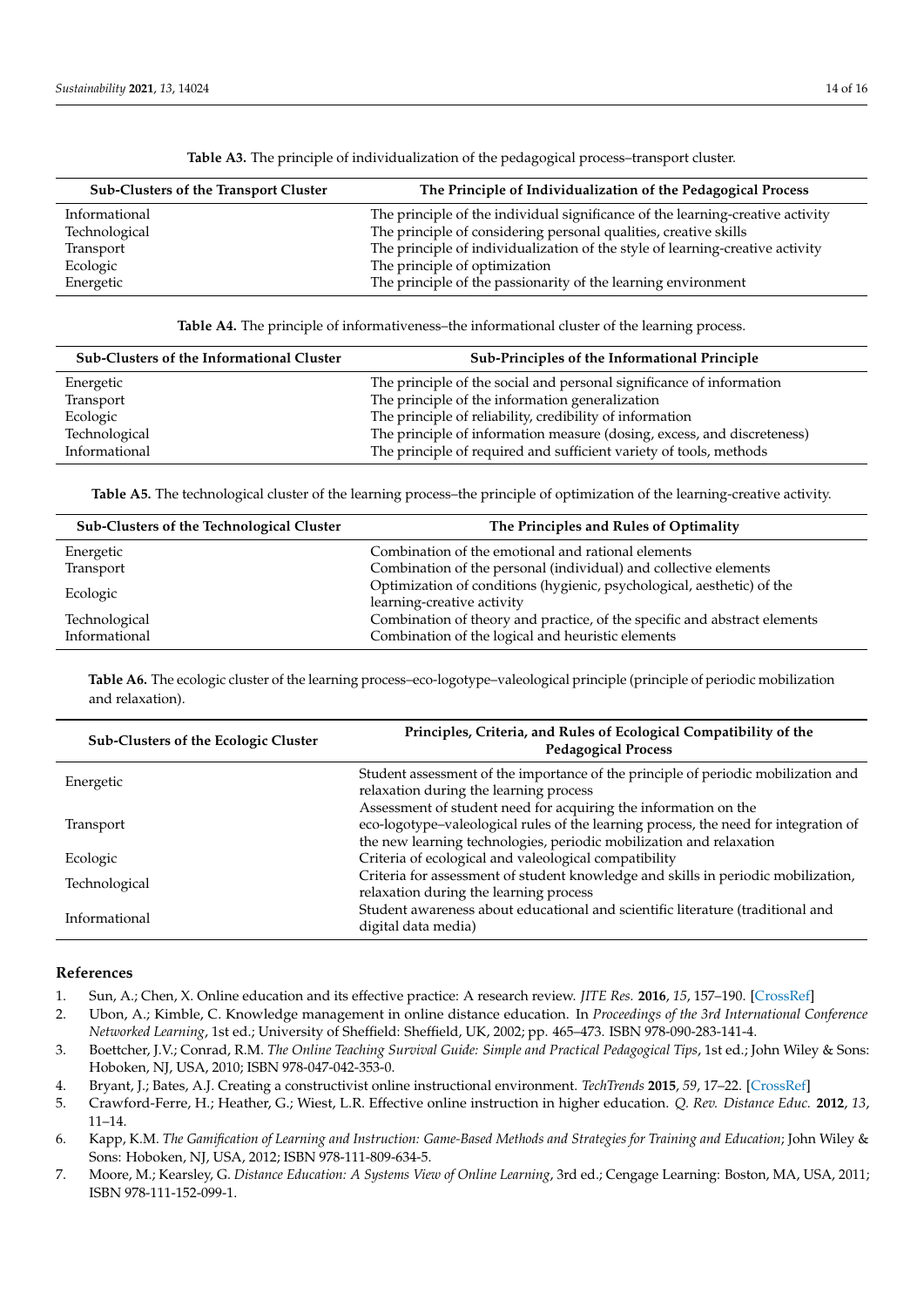- <span id="page-14-0"></span>8. Owens, J.; Hardcastle, L.; Richardson, B. Learning From a Distance: The Experience of Remote Students. *J. Distance Educ.* **2009**, *23*, 53–74.
- <span id="page-14-1"></span>9. Marty, O. Monetizing French Distance Education: A Field Enquiry on Higher Education Value(s). *Int. Rev. Res. Open Distance Learn.* **2014**, *15*, 111–131. [\[CrossRef\]](http://doi.org/10.19173/irrodl.v15i2.1677)
- <span id="page-14-2"></span>10. Navarro, P.; Shoemaker, J. Performance and perceptions of distance learners in cyberspace. *Am. J. Distance Educ.* **2000**, *14*, 15–35. [\[CrossRef\]](http://doi.org/10.1080/08923640009527052)
- <span id="page-14-3"></span>11. Drobyazko, S.; Okulich-Kazarin, V.; Rogovyi, A.; Goltvenko, O.; Marova, S. Factors of Influence on the Sustainable Development in the Strategy Management of Corporations. *Acad. Strateg. Manag. J.* **2019**, *18*, 1–5.
- 12. Keengwe, J.; Kidd, T.T. Towards best practices in online learning and teaching in higher education. *JOLT* **2010**, *6*, 533–541.
- <span id="page-14-4"></span>13. Parker, K.; Lenhart, A.; Moore, K. The Digital Revolution and Higher Education: College Presidents, Public Differ on Value of Online Learning. Available online: <https://files.eric.ed.gov/fulltext/ED524306.pdf> (accessed on 29 September 2021).
- <span id="page-14-5"></span>14. Martensa, R.; Bastiaens, T.; Kirschner, P.A. New learning design in distance education: The impact on student perception and motivation. *Distance Educ.* **2007**, *28*, 81–93. [\[CrossRef\]](http://doi.org/10.1080/01587910701305327)
- <span id="page-14-6"></span>15. Assari, S. Diminished Economic Return of Socioeconomic Status for Black Families. *Soc. Sci.* **2018**, *7*, 74. [\[CrossRef\]](http://doi.org/10.3390/socsci7050074)
- <span id="page-14-7"></span>16. Drobyazko, S.; Barwinska-Malajowicz, A.; Slusarczyk, B.; Chubukova, O.; Bielialov, T. Risk Management in the System of Financial Stability of the Service Enterprise. *J. Risk Financ. Manag.* **2020**, *13*, 300. [\[CrossRef\]](http://doi.org/10.3390/jrfm13120300)
- 17. Finch, D.; Jacobs, K. Online education: Best practices to promote learning. *Proc. Hum. Factors Ergon. Soc. Annu. Meet.* **2012**, *56*, 546–550. [\[CrossRef\]](http://doi.org/10.1177/1071181312561114)
- 18. Zuazu, I. Graduates' Opium? Cultural Values, Religiosity and Gender Segregation by Field of Study. *Soc. Sci.* **2020**, *9*, 135. [\[CrossRef\]](http://doi.org/10.3390/socsci9080135)
- <span id="page-14-8"></span>19. Means, B.; Toyama, Y.; Murphy, R.; Bakia, M.; Jones, K. Evaluation of Evidence-Based Practices in Online Learning: A Meta-Analysis and Review of Online Learning Studies. Available online: [https://www2.ed.gov/rschstat/eval/tech/evidence-based](https://www2.ed.gov/rschstat/eval/tech/evidence-based-practices/finalreport.pdf)[practices/finalreport.pdf](https://www2.ed.gov/rschstat/eval/tech/evidence-based-practices/finalreport.pdf) (accessed on 12 September 2021).
- <span id="page-14-9"></span>20. Thomas, M. *Digital Education: Opportunities for Social Collaboration*, 1st ed.; Palgrave Macmillan: London, UK, 2011; ISBN 978-134-929-382-7.
- <span id="page-14-10"></span>21. Wang, Y.D. Building student trust in online learning environment. *Distance Educ.* **2014**, *35*, 345–359. [\[CrossRef\]](http://doi.org/10.1080/01587919.2015.955267)
- <span id="page-14-11"></span>22. Pape, L. Blended Teaching & Learning. *Sch. Adm.* **2010**, *67*, 16–21.
- <span id="page-14-12"></span>23. Isopahkala-Bouret, U. Troublesome Access: Non-Admission Experiences in the Competitive Finnish Higher Education. *Soc. Sci.* **2019**, *8*, 302. [\[CrossRef\]](http://doi.org/10.3390/socsci8110302)
- <span id="page-14-13"></span>24. Andersson, T.; Schwaag-Serger, S.; Sörvik, J.; Wise, E. *The Cluster Policies Whitebook*; IKED: Malmö, Sweden, 2004; ISBN 978-918- 528-103-9.
- <span id="page-14-14"></span>25. CIM (Inter-American Commission of Women). *COVID-19 in Women's Lives: Reasons to Recognize the Differential Impacts*; OAS: Washington, DC, USA, 2020; ISBN 978-0-8270-7047-9.
- <span id="page-14-15"></span>26. Nuevas Publicaciones Cubanas Para Enfrentar Efectos de la COVID-19 Sobre la Educación. Available online: [https://es.unesco.](https://es.unesco.org/news/nuevas-publicaciones-cubanas-enfrentar-efectos-covid-19-educacion) [org/news/nuevas-publicaciones-cubanas-enfrentar-efectos-covid-19-educacion](https://es.unesco.org/news/nuevas-publicaciones-cubanas-enfrentar-efectos-covid-19-educacion) (accessed on 26 November 2021).
- <span id="page-14-16"></span>27. Rieble-Aubourg, S.; Viteri, A. COVID-19: Are We Prepared for Online Learning? Available online: [https://publications.iadb.org/](https://publications.iadb.org/publications/english/document/CIMA-Brief-20-COVID-19-Are-We-Prepared-for-Online-Learning) [publications/english/document/CIMA-Brief-20-COVID-19-Are-We-Prepared-for-Online-Learning](https://publications.iadb.org/publications/english/document/CIMA-Brief-20-COVID-19-Are-We-Prepared-for-Online-Learning) (accessed on 10 October 2021).
- <span id="page-14-17"></span>28. Rooij, S.; Zirkle, K. Balancing pedagogy, student readiness and accessibility: A case study in collaborative online course development. *Internet High. Educ.* **2016**, *28*, 1–7. [\[CrossRef\]](http://doi.org/10.1016/j.iheduc.2015.08.001)
- <span id="page-14-18"></span>29. Simonson, M.; Smaldino, S.; Zvacek, S. *Teaching and Learning at a Distance Foundations of Distance Education*, 6th ed.; Information Age Publishing: Charlotte, NC, USA, 2015; ISBN 978-162-396-798-7.
- <span id="page-14-19"></span>30. Mata-López, W.A.; Tobón, S. Analysis of Factors Associated to the Enrollment and Demand of Computing-Related Careers. *Soc. Sci.* **2019**, *8*, 1. [\[CrossRef\]](http://doi.org/10.3390/socsci8010001)
- <span id="page-14-20"></span>31. Yates, A.; Brindley-Richards, W.; Thistoll, T. Student engagement in distance-based vocational education. *J. Open Flex. Distance Learn.* **2014**, *18*, 29–44.
- <span id="page-14-21"></span>32. Natriello, G. Modest changes, revolutionary possibilities: Distance learning and the future of education. *Teach. Coll. Rec.* **2005**, *107*, 1885–1904. [\[CrossRef\]](http://doi.org/10.1111/j.1467-9620.2005.00545.x)
- <span id="page-14-22"></span>33. Nguyen, T. Beyond No Significant Difference and Future Horizons. *J. Online Learn. Teach.* **2015**, *11*, 309–319.
- <span id="page-14-23"></span>34. Abdin, M.J.; Rahman, M.M. Cluster Development Models: Challenges and Opportunities. *IJEFM* **2015**, *3*, 358–366. [\[CrossRef\]](http://doi.org/10.11648/j.ijefm.20150304.15)
- <span id="page-14-24"></span>35. Solvell, O.; Lindqkvist, G.; Ketels, C. *The Cluster Initiative Green Book*, 1st ed.; Ivory Tower: Stockholm, Sweden, 2003; ISBN 978-919-747-831-1.
- <span id="page-14-25"></span>36. Boja, C. Clusters Models, Factors and Characteristics. *Int. J. Econom. Pract. Theor.* **2011**, *1*, 34–43.
- <span id="page-14-26"></span>37. Muirhead, B. Enhancing social interaction in computer-mediated distance education. *Educ. Technol. Soc.* **2000**, *3*, 1–11.
- <span id="page-14-27"></span>38. Bowen, W.G. *Higher Education in the Digital Age*; Princeton University Press: Princeton, NJ, USA, 2011; ISBN 978-069-115-930-0.
- <span id="page-14-28"></span>39. Denny, P. The Effect of Virtual Achievements on Student Engagement. In *Proceedings of the SIGCHI Conference on Human Factors in Computing Systems*; ACM: New York, NY, USA, 2013; ISBN 978-145-031-899-0.
- <span id="page-14-29"></span>40. Ffowcs-Williams, I. Cluster Development: The How, Five Phases. In Proceedings of the TCI Annual Conference, Hong Kong, China, 2005; Available online: [https://www.researchgate.net/figure/Five-Phases-Twelve-Steps-Source-I-Ffowcs-Williams-](https://www.researchgate.net/figure/Five-Phases-Twelve-Steps-Source-I-Ffowcs-Williams-Cluster-Development-The-How-Five_fig1_312981199)[Cluster-Development-The-How-Five\\_fig1\\_312981199](https://www.researchgate.net/figure/Five-Phases-Twelve-Steps-Source-I-Ffowcs-Williams-Cluster-Development-The-How-Five_fig1_312981199) (accessed on 6 November 2021).